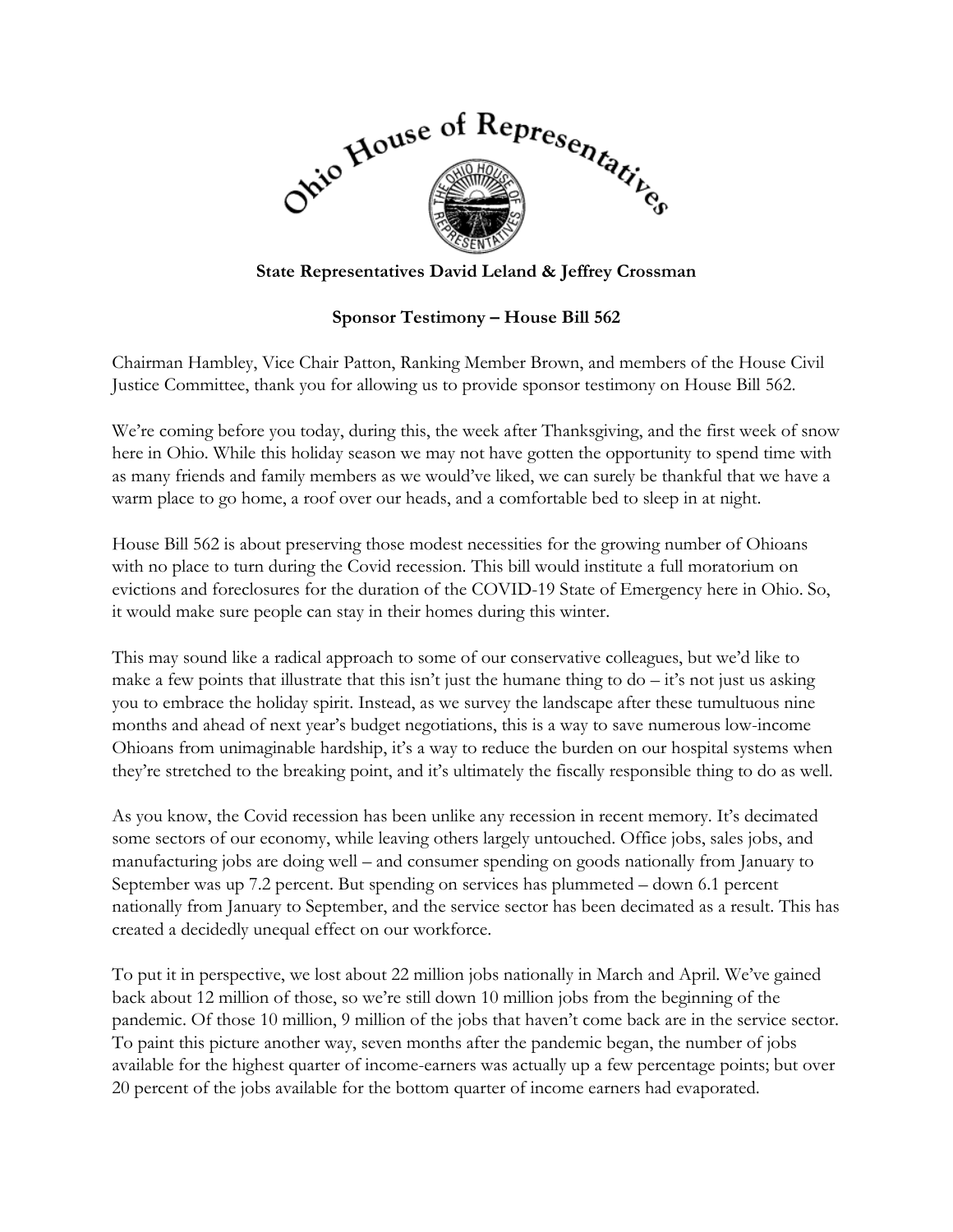So what we've seen is a crushing economic crisis that has left the highest-earning Ohioans largely untouched or even better off than they were before, while on the other hand, the most vulnerable Ohioans – tip workers, gig economy workers, and hourly wage-earners – to endure the concentrated effects of massive job losses and reductions in hours. It's a terrible cocktail. The people who are most vulnerable in our society, the folks with the least in savings, are precisely the people forced to bare almost the full weight of this economic catastrophe.

--

So my colleague has set the stage, and I'll come back to why the situation for working class and lowincome Ohioans is about to get much, much worse. But I want to take a moment to talk about the cost of evictions and transient living arrangements during the pandemic, both for individuals and for Ohio as a whole.

Eviction for non-payment, or even forced relocation due to the threat of eviction, is almost always a catastrophic event for a family. We can all understand that if you don't have enough money to make your rent payments, it's not likely you have money to easily make a security deposit and a first month's rent, much less pay for the other necessary costs required to take care of a family these days – your car payments, your insurance, your phone bill, food, God forbid medical costs, and other necessities like diapers or baby wipes. An estimated 25 percent of those who are evicted wind up in a homeless shelter, but even families that don't often find themselves permanently behind the eight ball.

Evictions force children to change schools and miss school days, they sometimes cause children to enter the foster system, and they dramatically increase rates of juvenile delinquency. And, one final grim statistic: according to McKinsey, your likelihood of dying from Covid-19 is almost five times higher if you have severe housing problems. That's a greater increase in risk than any other socioeconomic factor, including unemployment, incarceration, poverty, or food insecurity.

That's the incredible cost borne by the individuals who experience eviction and housing displacement. But the societal cost is immense as well.

The Federal Reserve estimates that 225,000 Ohioans are at imminent risk of eviction (their estimate is extremely low compared to others). Based on that number, the National Low Income Housing Coalition estimates that, after the cost of emergency shelter, emergency medical care, inpatient medical care, foster care, and juvenile delinquency, the cost to taxpayers will come to more than \$2 billion. That's a \$2 billion bill we'll have to pay if we can't put a stop to this crisis.

To make matters worse, we know that evictions dramatically increase both rates of Covid infection and rates of Covid mortality. Ohio never implemented a statewide eviction moratorium, but 43 other states did. States that did, and then let their eviction moratoriums expire, saw on average a corresponding increase of 2.1 times as many cases, and 5.4 times as many deaths from Covid-19.